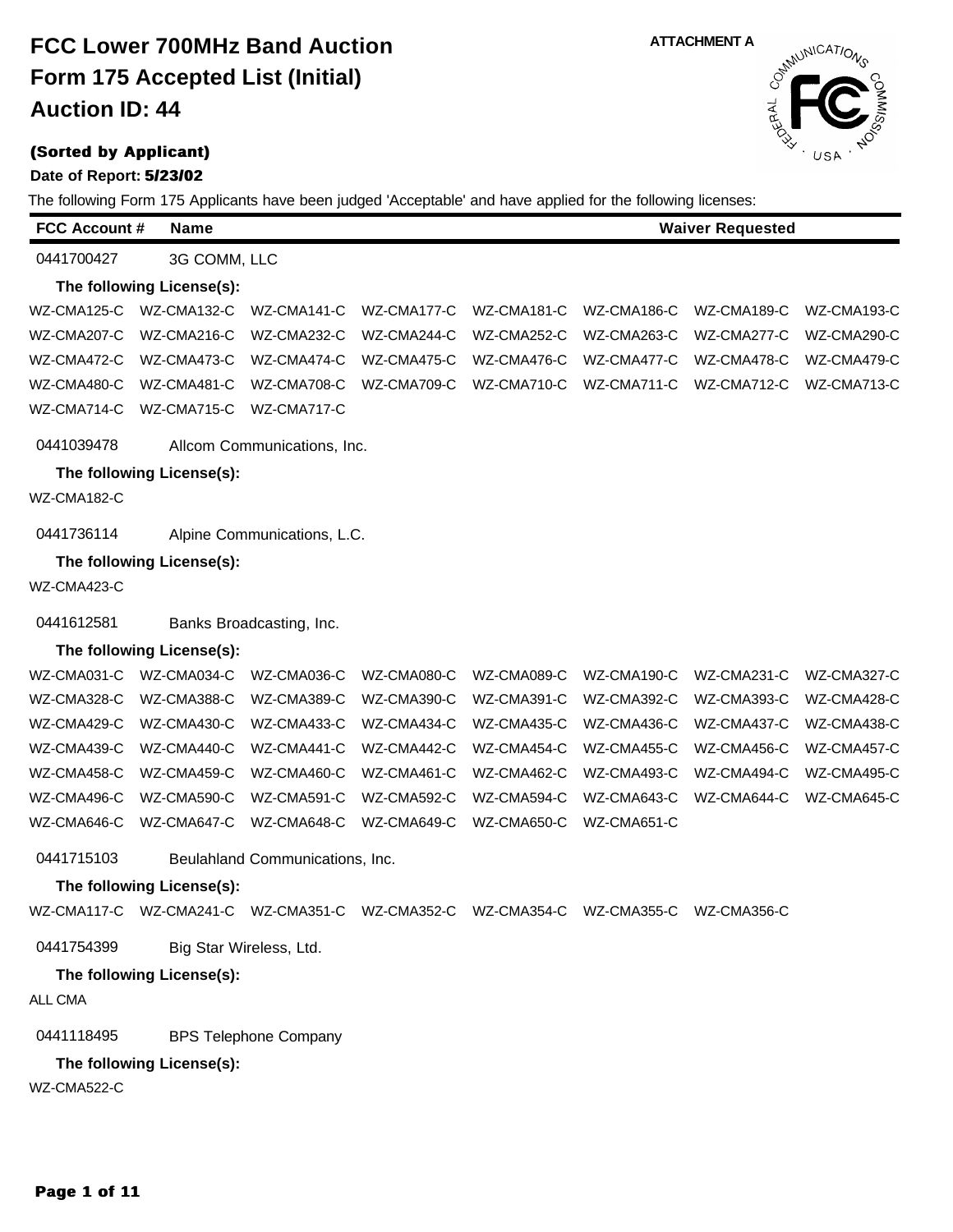

### **(Sorted by Applicant) Date of Report: 5/23/02**

| <b>FCC Account #</b>    | <b>Name</b>               |                                                                                                 |             |             |                         | <b>Waiver Requested</b> |             |
|-------------------------|---------------------------|-------------------------------------------------------------------------------------------------|-------------|-------------|-------------------------|-------------------------|-------------|
| 0441137179              |                           | Business Service Center, Inc.                                                                   |             |             |                         |                         |             |
|                         | The following License(s): |                                                                                                 |             |             |                         |                         |             |
| WZ-CMA263-C             |                           |                                                                                                 |             |             |                         |                         |             |
| 0441714552              |                           | Cable & Communications Corporation                                                              |             |             |                         | $\star$                 |             |
|                         | The following License(s): |                                                                                                 |             |             |                         |                         |             |
|                         |                           | WZ-CMA268-C WZ-CMA525-C WZ-CMA526-C WZ-CMA529-C WZ-CMA531-C WZ-CMA532-C WZ-CMA583-C             |             |             |                         |                         | WZ-CMA634-C |
| WZ-CMA718-C             |                           |                                                                                                 |             |             |                         |                         |             |
| 0441123127              |                           | <b>Cameron Communications Corporation</b>                                                       |             |             |                         |                         |             |
|                         | The following License(s): |                                                                                                 |             |             |                         |                         |             |
|                         |                           | WZ-CMA101-C WZ-CMA170-C WZ-CMA197-C WZ-CMA205-C WZ-CMA456-C WZ-CMA458-C                         |             |             |                         |                         |             |
| 0441759213              |                           | Cellular South Licenses, Inc.                                                                   |             |             |                         |                         |             |
|                         | The following License(s): |                                                                                                 |             |             |                         |                         |             |
| ALL CMA                 |                           |                                                                                                 |             |             |                         |                         |             |
| 0441913134              |                           | CENTRAL WISCONSIN COMMUNICATIONS, INC.                                                          |             |             |                         |                         |             |
|                         | The following License(s): |                                                                                                 |             |             |                         |                         |             |
| WZ-CMA263-C WZ-CMA714-C |                           |                                                                                                 |             |             |                         |                         |             |
| 0442207347              | Chase 3000, Inc.          |                                                                                                 |             |             |                         |                         |             |
|                         | The following License(s): |                                                                                                 |             |             |                         |                         |             |
| WZ-CMA319-C             | WZ-CMA320-C               | WZ-CMA348-C                                                                                     | WZ-CMA349-C |             | WZ-CMA350-C WZ-CMA351-C | WZ-CMA352-C             | WZ-CMA353-C |
| WZ-CMA354-C             | WZ-CMA355-C               | WZ-CMA356-C                                                                                     | WZ-CMA428-C | WZ-CMA429-C | WZ-CMA430-C             | WZ-CMA533-C             | WZ-CMA534-C |
| WZ-CMA535-C             |                           | WZ-CMA536-C WZ-CMA537-C                                                                         | WZ-CMA538-C |             | WZ-CMA539-C WZ-CMA540-C | WZ-CMA541-C             | WZ-CMA542-C |
| 0440828085              |                           | Citizens Telephone Cooperative                                                                  |             |             |                         |                         |             |
|                         | The following License(s): |                                                                                                 |             |             |                         |                         |             |
|                         |                           | WZ-CMA043-C WZ-CMA047-C WZ-CMA059-C WZ-CMA061-C WZ-CMA071-C WZ-CMA079-C WZ-CMA085-C WZ-CMA104-C |             |             |                         |                         |             |
| WZ-CMA140-C             | WZ-CMA149-C               | WZ-CMA157-C                                                                                     | WZ-CMA166-C | WZ-CMA178-C | WZ-CMA183-C             | WZ-CMA199-C             | WZ-CMA200-C |
| WZ-CMA203-C             | WZ-CMA218-C               | WZ-CMA235-C                                                                                     | WZ-CMA256-C | WZ-CMA258-C | WZ-CMA262-C             | WZ-CMA269-C             | WZ-CMA280-C |
| WZ-CMA565-C             | WZ-CMA566-C               | WZ-CMA567-C                                                                                     | WZ-CMA568-C | WZ-CMA569-C | WZ-CMA570-C             | WZ-CMA571-C             | WZ-CMA572-C |
| WZ-CMA573-C             | WZ-CMA574-C               | WZ-CMA575-C                                                                                     | WZ-CMA576-C | WZ-CMA577-C | WZ-CMA578-C             | WZ-CMA579-C             | WZ-CMA646-C |
| WZ-CMA681-C             | WZ-CMA682-C               | WZ-CMA683-C                                                                                     | WZ-CMA684-C | WZ-CMA685-C | WZ-CMA686-C             | WZ-CMA687-C             | WZ-CMA688-C |
| WZ-CMA689-C             | WZ-CMA690-C               | WZ-CMA691-C                                                                                     | WZ-CMA692-C | WZ-CMA701-C | WZ-CMA702-C             | WZ-CMA703-C             | WZ-CMA704-C |
| WZ-CMA705-C             | WZ-CMA706-C               | WZ-CMA707-C                                                                                     |             |             |                         |                         |             |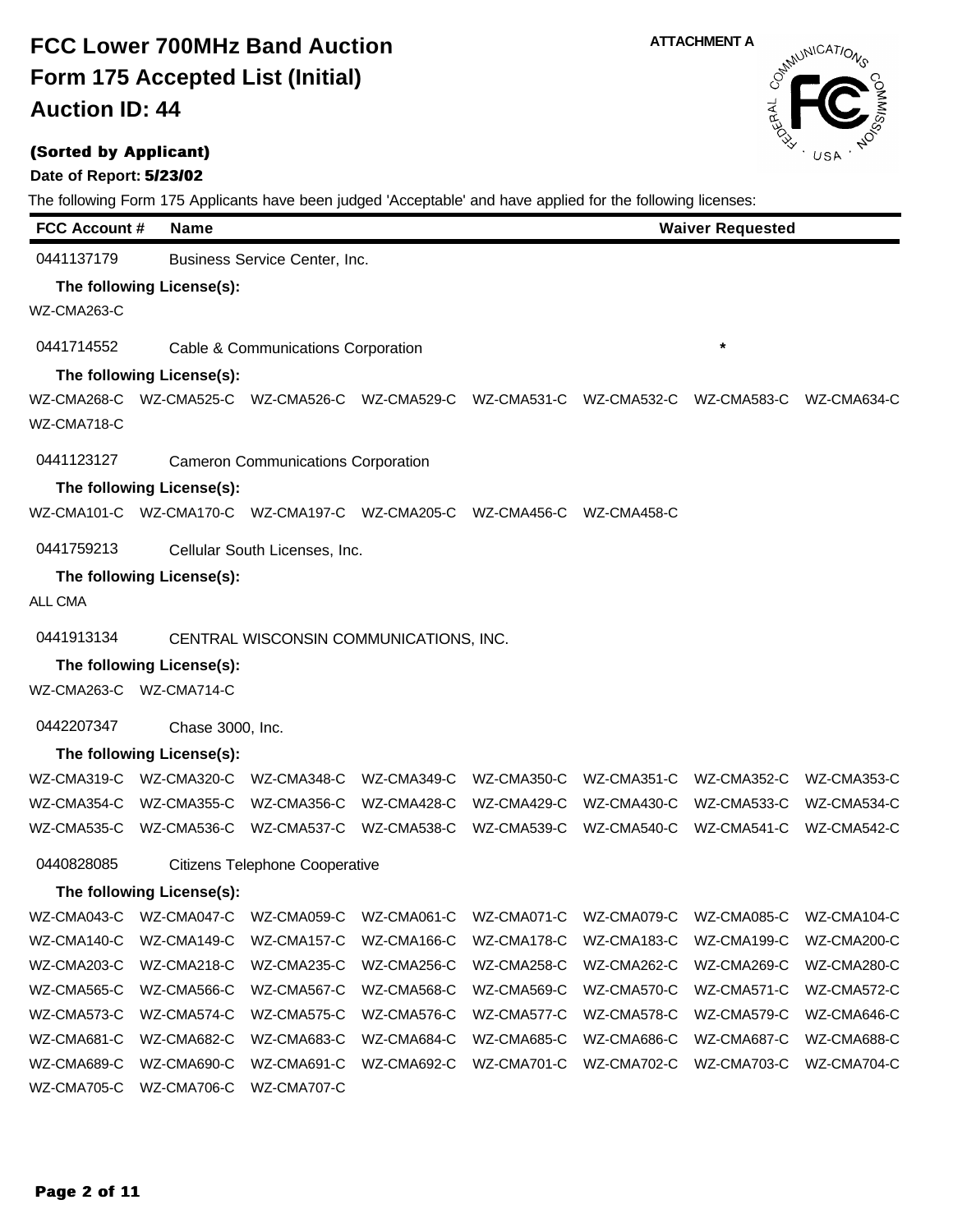### **(Sorted by Applicant) Date of Report: 5/23/02**

The following Form 175 Applicants have been judged 'Acceptable' and have applied for the following licenses:

| <b>FCC Account #</b> | <b>Name</b>               |                                                             | <b>Waiver Requested</b> |                                     |  |             |  |  |
|----------------------|---------------------------|-------------------------------------------------------------|-------------------------|-------------------------------------|--|-------------|--|--|
| 0441241123           |                           | Commonwealth Telephone Enterprises, Inc.                    |                         |                                     |  |             |  |  |
|                      | The following License(s): |                                                             |                         |                                     |  |             |  |  |
|                      |                           | WZ-CMA056-C WZ-CMA058-C WZ-CMA084-C WZ-CMA099-C             |                         | WZ-CMA105-C WZ-CMA118-C WZ-CMA122-C |  | WZ-CMA251-C |  |  |
|                      |                           | WZ-CMA614-C WZ-CMA615-C WZ-CMA616-C WZ-CMA619-C             |                         |                                     |  |             |  |  |
| 0441421578           |                           | ComSouth Tellular, Inc.                                     |                         |                                     |  |             |  |  |
|                      | The following License(s): |                                                             |                         |                                     |  |             |  |  |
|                      | WZ-CMA138-C WZ-CMA380-C   |                                                             |                         |                                     |  |             |  |  |
| 0441351488           |                           | Council Tree Wireless, L.L.C.                               |                         |                                     |  |             |  |  |
|                      | The following License(s): |                                                             |                         |                                     |  |             |  |  |
| <b>ALL CMA</b>       |                           |                                                             |                         |                                     |  |             |  |  |
| ALL EAG              |                           |                                                             |                         |                                     |  |             |  |  |
| 0441228311           |                           | Craw-Kan Telephone Cooperative, Inc.                        |                         |                                     |  |             |  |  |
|                      | The following License(s): |                                                             |                         |                                     |  |             |  |  |
|                      |                           | WZ-CMA239-C WZ-CMA437-C WZ-CMA442-C WZ-CMA512-C WZ-CMA517-C |                         | WZ-CMA599-C                         |  |             |  |  |
| 0441124583           | CTC Telcom, Inc.          |                                                             |                         |                                     |  |             |  |  |
|                      | The following License(s): |                                                             |                         |                                     |  |             |  |  |
|                      |                           | WZ-CMA232-C WZ-CMA290-C WZ-CMA708-C WZ-CMA710-C             |                         |                                     |  |             |  |  |
| 0441716583           | Cybergate, Inc.           |                                                             |                         |                                     |  |             |  |  |
|                      | The following License(s): |                                                             |                         |                                     |  |             |  |  |
| ALL CMA              |                           |                                                             |                         |                                     |  |             |  |  |
| ALL EAG              |                           |                                                             |                         |                                     |  |             |  |  |
| 0441426398           |                           | DataCom Wireless, L.L.C.                                    |                         |                                     |  |             |  |  |
|                      | The following License(s): |                                                             |                         |                                     |  |             |  |  |
| ALL CMA              |                           |                                                             |                         |                                     |  |             |  |  |
| <b>ALL EAG</b>       |                           |                                                             |                         |                                     |  |             |  |  |
| 0441236032           |                           | DYCOM HOLDING, INC.                                         |                         |                                     |  |             |  |  |
|                      | The following License(s): |                                                             |                         |                                     |  |             |  |  |
| WZ-CMA374-C          |                           |                                                             |                         |                                     |  |             |  |  |
| 0441902107           |                           | East Kentucky Network, LLC                                  |                         |                                     |  |             |  |  |
|                      | The following License(s): |                                                             |                         |                                     |  |             |  |  |
| ALL CMA              |                           |                                                             |                         |                                     |  |             |  |  |

**ATTACHMENT A**

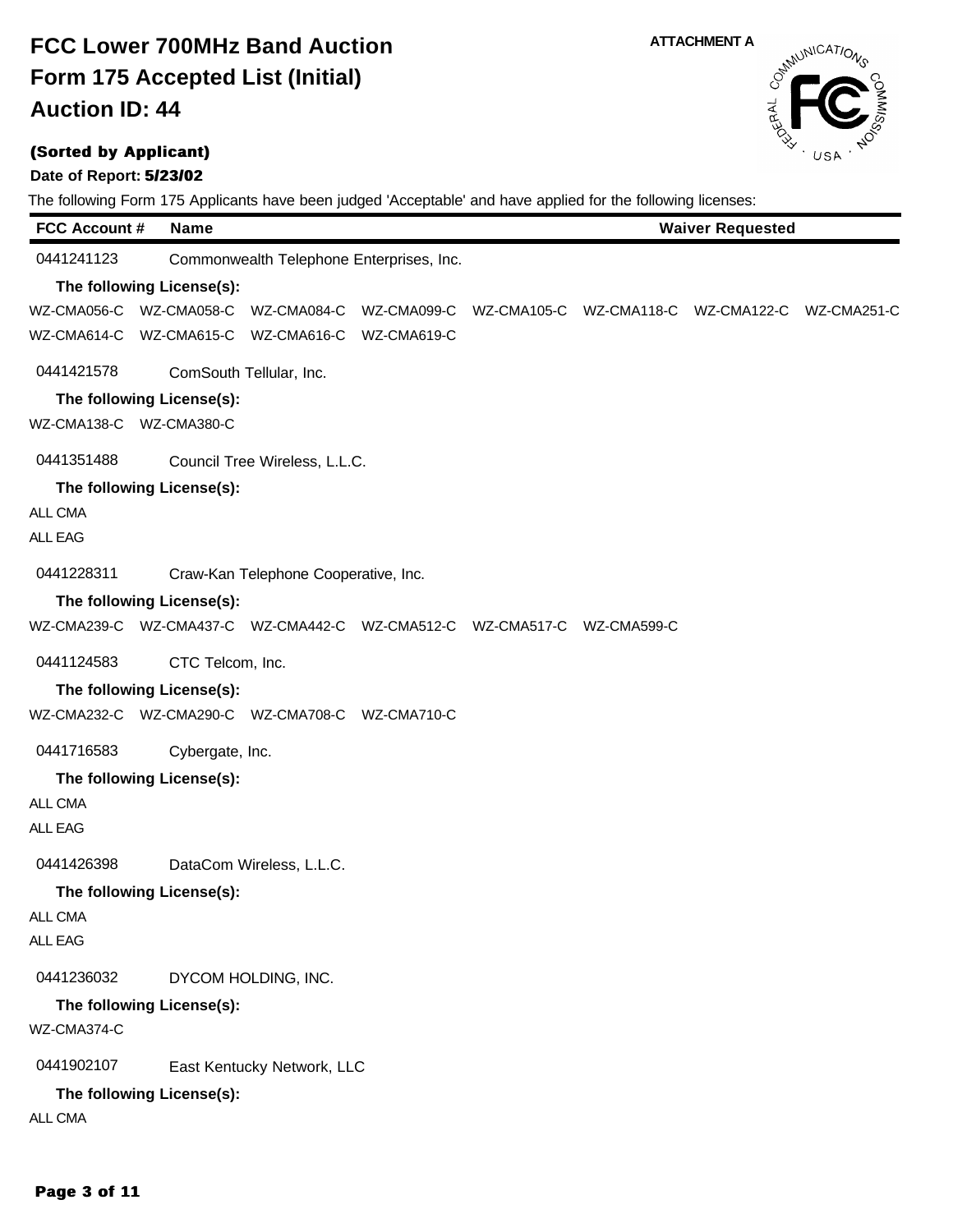**(Sorted by Applicant) Date of Report: 5/23/02**

| <b>FCC Account #</b> | <b>Name</b>               |                                                                                                 |  | <b>Waiver Requested</b> |  |  |  |
|----------------------|---------------------------|-------------------------------------------------------------------------------------------------|--|-------------------------|--|--|--|
| 0441434057           |                           | Eastern Oregon Telecom, LLC                                                                     |  |                         |  |  |  |
|                      | The following License(s): |                                                                                                 |  |                         |  |  |  |
|                      |                           | WZ-CMA214-C WZ-CMA607-C WZ-CMA608-C WZ-CMA611-C WZ-CMA699-C WZ-CMA700-C                         |  |                         |  |  |  |
| 0441543561           | Eran Enterprises LLC      |                                                                                                 |  |                         |  |  |  |
|                      | The following License(s): |                                                                                                 |  |                         |  |  |  |
| <b>ALL CMA</b>       |                           |                                                                                                 |  |                         |  |  |  |
| <b>ALL EAG</b>       |                           |                                                                                                 |  |                         |  |  |  |
| 0441017119           |                           | FARMERS CELLULAR TELEPHONE, INC.                                                                |  |                         |  |  |  |
|                      | The following License(s): |                                                                                                 |  |                         |  |  |  |
|                      |                           | WZ-CMA120-C WZ-CMA249-C WZ-CMA272-C WZ-CMA308-C                                                 |  |                         |  |  |  |
| 0441836534           |                           | Farmers Telephone Company, Inc.                                                                 |  |                         |  |  |  |
|                      | The following License(s): |                                                                                                 |  |                         |  |  |  |
|                      |                           | WZ-CMA320-C WZ-CMA350-C WZ-CMA353-C WZ-CMA553-C WZ-CMA678-C                                     |  |                         |  |  |  |
| 0441715556           | Fireant, LLC              |                                                                                                 |  |                         |  |  |  |
|                      | The following License(s): |                                                                                                 |  |                         |  |  |  |
| <b>ALL CMA</b>       |                           |                                                                                                 |  |                         |  |  |  |
| <b>ALL EAG</b>       |                           |                                                                                                 |  |                         |  |  |  |
| 0441456452           |                           | <b>First Cellular of Southern Illinois</b>                                                      |  |                         |  |  |  |
|                      | The following License(s): |                                                                                                 |  |                         |  |  |  |
|                      |                           | WZ-CMA119-C WZ-CMA196-C WZ-CMA293-C WZ-CMA399-C WZ-CMA400-C WZ-CMA401-C WZ-CMA402-C             |  |                         |  |  |  |
| 0441725312           |                           | FTC Management Group, Inc.                                                                      |  |                         |  |  |  |
|                      | The following License(s): |                                                                                                 |  |                         |  |  |  |
| <b>ALL CMA</b>       |                           |                                                                                                 |  |                         |  |  |  |
| 0441117215           |                           | Grand River Communications, Inc.                                                                |  |                         |  |  |  |
|                      | The following License(s): |                                                                                                 |  |                         |  |  |  |
|                      |                           | WZ-CMA412-C WZ-CMA413-C WZ-CMA414-C WZ-CMA418-C WZ-CMA504-C WZ-CMA505-C WZ-CMA507-C             |  |                         |  |  |  |
| 0441649158           |                           | Grant Communications Inc.                                                                       |  |                         |  |  |  |
|                      | The following License(s): |                                                                                                 |  |                         |  |  |  |
| ALL CMA              |                           |                                                                                                 |  |                         |  |  |  |
| 0441408028           |                           | Great Plains Communications, Inc.                                                               |  |                         |  |  |  |
|                      | The following License(s): |                                                                                                 |  |                         |  |  |  |
|                      |                           | WZ-CMA533-C WZ-CMA534-C WZ-CMA535-C WZ-CMA536-C WZ-CMA537-C WZ-CMA538-C WZ-CMA539-C WZ-CMA540-C |  |                         |  |  |  |

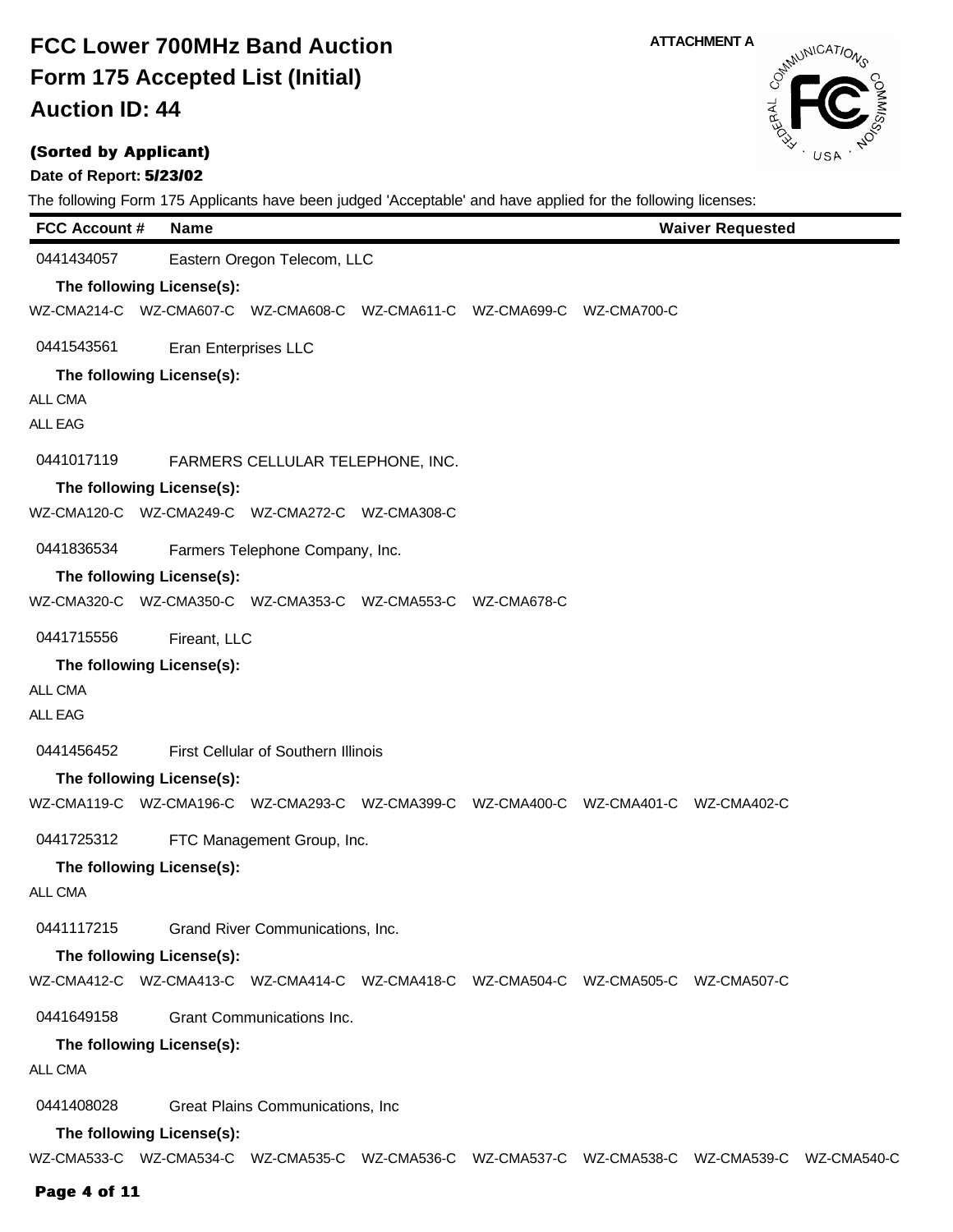### **(Sorted by Applicant) Date of Report: 5/23/02**

| FCC Account # | Name                      |                                                                                     |             |             | <b>Waiver Requested</b>                         |             |             |  |
|---------------|---------------------------|-------------------------------------------------------------------------------------|-------------|-------------|-------------------------------------------------|-------------|-------------|--|
| 0441408028    |                           | Great Plains Communications, Inc                                                    |             |             |                                                 |             |             |  |
|               | The following License(s): |                                                                                     |             |             |                                                 |             |             |  |
|               | WZ-CMA541-C WZ-CMA542-C   |                                                                                     |             |             |                                                 |             |             |  |
| 0442001419    |                           | Guadalupe Valley Communications Systems, L.P.                                       |             |             |                                                 |             |             |  |
| ALL CMA       | The following License(s): |                                                                                     |             |             |                                                 |             |             |  |
| 0441418153    |                           | <b>Guam Cellular and Paging</b>                                                     |             |             |                                                 |             |             |  |
|               | The following License(s): |                                                                                     |             |             |                                                 |             |             |  |
| ALL CMA       |                           |                                                                                     |             |             |                                                 |             |             |  |
| ALL EAG       |                           |                                                                                     |             |             |                                                 |             |             |  |
| 0441142207    |                           | Holland Wireless, L.L.C.                                                            |             |             |                                                 |             |             |  |
|               | The following License(s): |                                                                                     |             |             |                                                 |             |             |  |
| ALL CMA       |                           |                                                                                     |             |             |                                                 |             |             |  |
| 0441539063    |                           | Kennebec Telephone Company, Inc.                                                    |             |             |                                                 |             |             |  |
|               | The following License(s): |                                                                                     |             |             |                                                 |             |             |  |
|               | WZ-CMA267-C WZ-CMA289-C   | WZ-CMA489-C                                                                         | WZ-CMA490-C |             | WZ-CMA634-C WZ-CMA635-C WZ-CMA636-C WZ-CMA637-C |             |             |  |
| WZ-CMA638-C   |                           | WZ-CMA639-C WZ-CMA640-C WZ-CMA641-C                                                 |             | WZ-CMA642-C |                                                 |             |             |  |
| 0441111295    |                           | Kingdom Telephone Company                                                           |             |             |                                                 |             |             |  |
|               | The following License(s): |                                                                                     |             |             |                                                 |             |             |  |
|               |                           | WZ-CMA278-C WZ-CMA509-C WZ-CMA511-C                                                 |             |             |                                                 |             |             |  |
| 0441405097    |                           | Ligonier Telephone Co., Inc.                                                        |             |             |                                                 |             |             |  |
|               | The following License(s): |                                                                                     |             |             |                                                 |             |             |  |
|               |                           | WZ-CMA078-C WZ-CMA096-C WZ-CMA129-C WZ-CMA132-C WZ-CMA177-C WZ-CMA193-C WZ-CMA207-C |             |             |                                                 |             | WZ-CMA217-C |  |
| WZ-CMA223-C   | WZ-CMA236-C               | WZ-CMA247-C                                                                         | WZ-CMA271-C | WZ-CMA403-C | WZ-CMA404-C                                     | WZ-CMA405-C | WZ-CMA406-C |  |
| WZ-CMA479-C   | WZ-CMA480-C               |                                                                                     |             |             |                                                 |             |             |  |
| 0441607296    |                           | <b>LIN Television Corporation</b>                                                   |             |             |                                                 |             |             |  |
|               | The following License(s): |                                                                                     |             |             |                                                 |             |             |  |
| WZ-CMA001-C   | WZ-CMA005-C               | WZ-CMA006-C                                                                         | WZ-CMA023-C | WZ-CMA025-C | WZ-CMA028-C                                     | WZ-CMA032-C | WZ-CMA033-C |  |
| WZ-CMA038-C   | WZ-CMA040-C               | WZ-CMA042-C                                                                         | WZ-CMA043-C | WZ-CMA044-C | WZ-CMA048-C                                     | WZ-CMA049-C | WZ-CMA055-C |  |
| WZ-CMA059-C   | WZ-CMA063-C               | WZ-CMA064-C                                                                         | WZ-CMA068-C | WZ-CMA075-C | WZ-CMA076-C                                     | WZ-CMA078-C | WZ-CMA091-C |  |
| WZ-CMA094-C   | WZ-CMA096-C               | WZ-CMA103-C                                                                         | WZ-CMA104-C | WZ-CMA130-C | WZ-CMA132-C                                     | WZ-CMA144-C | WZ-CMA145-C |  |
| WZ-CMA147-C   | WZ-CMA151-C               | WZ-CMA154-C                                                                         | WZ-CMA158-C | WZ-CMA160-C | WZ-CMA169-C                                     | WZ-CMA176-C | WZ-CMA177-C |  |
| WZ-CMA180-C   | WZ-CMA181-C               | WZ-CMA185-C                                                                         | WZ-CMA193-C | WZ-CMA196-C | WZ-CMA202-C                                     | WZ-CMA204-C | WZ-CMA207-C |  |

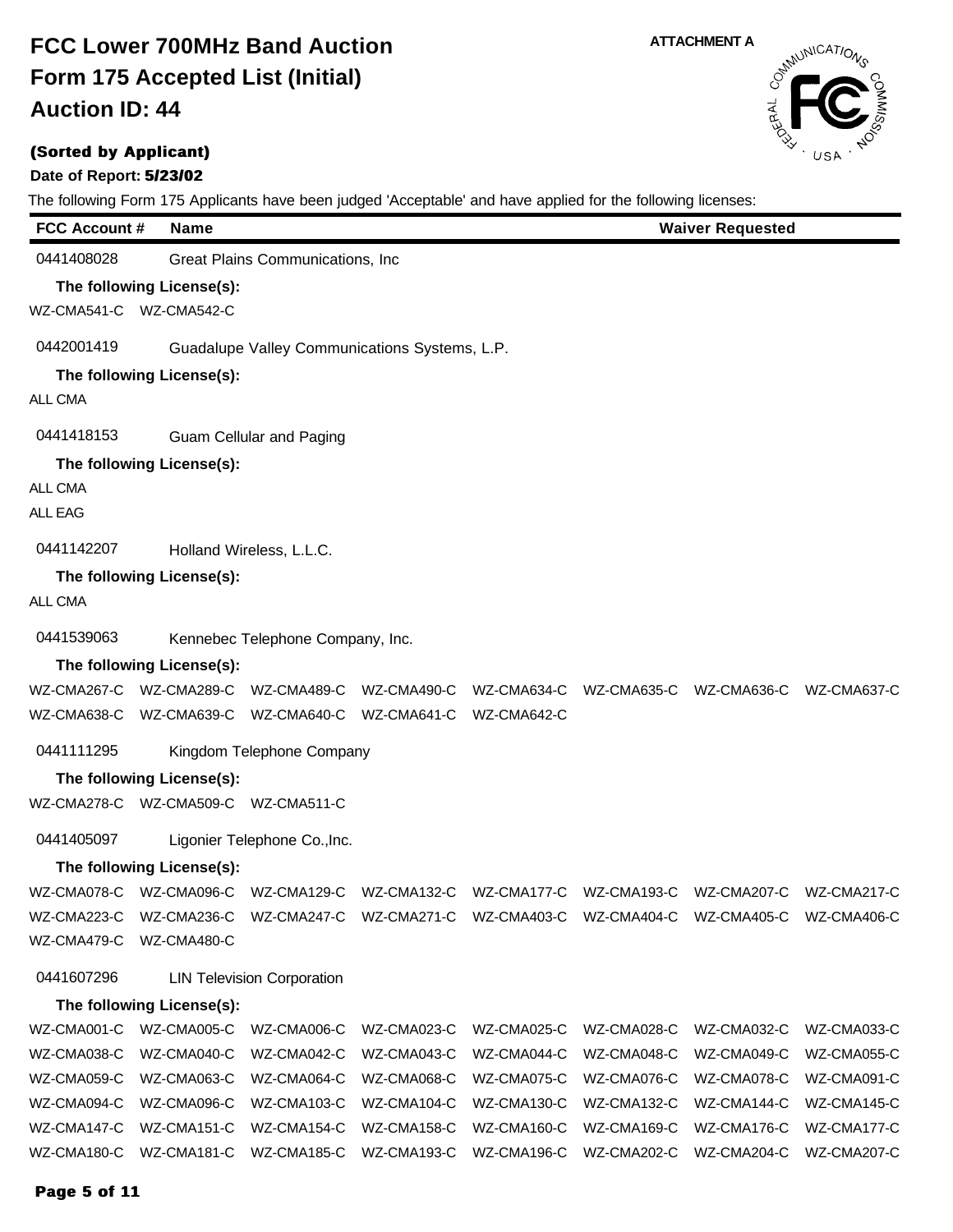## **(Sorted by Applicant)**

| <b>FCC Account #</b> | <b>Name</b>                         |                                                   |             |             |                                                                                                 | <b>Waiver Requested</b> |             |
|----------------------|-------------------------------------|---------------------------------------------------|-------------|-------------|-------------------------------------------------------------------------------------------------|-------------------------|-------------|
| 0441607296           |                                     | <b>LIN Television Corporation</b>                 |             |             |                                                                                                 |                         |             |
|                      | The following License(s):           |                                                   |             |             |                                                                                                 |                         |             |
| WZ-CMA213-C          | WZ-CMA217-C                         | WZ-CMA220-C                                       | WZ-CMA221-C | WZ-CMA223-C | WZ-CMA230-C                                                                                     | WZ-CMA235-C             | WZ-CMA236-C |
| WZ-CMA247-C          | WZ-CMA250-C                         | WZ-CMA271-C                                       | WZ-CMA276-C | WZ-CMA282-C | WZ-CMA294-C                                                                                     | WZ-CMA298-C             | WZ-CMA357-C |
| WZ-CMA358-C          | WZ-CMA395-C                         | WZ-CMA397-C                                       | WZ-CMA398-C | WZ-CMA399-C | WZ-CMA400-C                                                                                     | WZ-CMA403-C             | WZ-CMA404-C |
| WZ-CMA405-C          | WZ-CMA406-C                         | WZ-CMA407-C                                       | WZ-CMA408-C | WZ-CMA409-C | WZ-CMA410-C                                                                                     | WZ-CMA411-C             | WZ-CMA449-C |
| WZ-CMA450-C          | WZ-CMA470-C                         | WZ-CMA471-C                                       | WZ-CMA477-C | WZ-CMA478-C | WZ-CMA479-C                                                                                     | WZ-CMA480-C             | WZ-CMA481-C |
| WZ-CMA482-C          | WZ-CMA483-C                         | WZ-CMA486-C                                       | WZ-CMA526-C | WZ-CMA532-C | WZ-CMA561-C                                                                                     | WZ-CMA562-C             | WZ-CMA563-C |
| WZ-CMA564-C          | WZ-CMA572-C                         | WZ-CMA573-C                                       | WZ-CMA578-C | WZ-CMA580-C | WZ-CMA581-C                                                                                     | WZ-CMA582-C             | WZ-CMA583-C |
| WZ-CMA584-C          | WZ-CMA585-C                         | WZ-CMA586-C                                       | WZ-CMA588-C | WZ-CMA589-C | WZ-CMA593-C                                                                                     | WZ-CMA612-C             | WZ-CMA613-C |
| WZ-CMA614-C          | WZ-CMA624-C                         | WZ-CMA635-C                                       | WZ-CMA636-C | WZ-CMA655-C | WZ-CMA656-C                                                                                     | WZ-CMA659-C             | WZ-CMA660-C |
| WZ-CMA661-C          | WZ-CMA665-C                         | WZ-CMA666-C                                       | WZ-CMA667-C | WZ-CMA689-C | WZ-CMA692-C                                                                                     | WZ-CMA723-C             | WZ-CMA724-C |
| WZ-CMA725-C          | WZ-CMA726-C                         | WZ-CMA727-C                                       | WZ-CMA728-C | WZ-CMA729-C | WZ-CMA730-C                                                                                     | WZ-CMA731-C             |             |
| 0441120133           |                                     | Mark Twain Communications Company                 |             |             |                                                                                                 |                         |             |
|                      | The following License(s):           |                                                   |             |             |                                                                                                 |                         |             |
| WZ-CMA506-C          |                                     |                                                   |             |             |                                                                                                 |                         |             |
| 0441428552           |                                     | MilkyWay Broadband, LLC                           |             |             |                                                                                                 |                         |             |
|                      | The following License(s):           |                                                   |             |             |                                                                                                 |                         |             |
| ALL CMA              |                                     |                                                   |             |             |                                                                                                 |                         |             |
| ALL EAG              |                                     |                                                   |             |             |                                                                                                 |                         |             |
| 0441615493           |                                     | Missouri RSA No. 7 L.P. dba Mid-Missouri Cellular |             |             |                                                                                                 |                         |             |
|                      | The following License(s):           |                                                   |             |             |                                                                                                 |                         |             |
| ALL CMA              |                                     |                                                   |             |             |                                                                                                 |                         |             |
| 0441431197           |                                     | North Dakota Network Co.                          |             |             |                                                                                                 |                         |             |
|                      | The following License(s):           |                                                   |             |             |                                                                                                 |                         |             |
|                      |                                     |                                                   |             |             | WZ-CMA221-C WZ-CMA276-C WZ-CMA298-C WZ-CMA580-C WZ-CMA581-C WZ-CMA582-C WZ-CMA583-C WZ-CMA584-C |                         |             |
| 0442010372           |                                     | NORTHEAST COMMUNICATIONS OF WISCONSIN             |             |             |                                                                                                 |                         |             |
|                      | The following License(s):           |                                                   |             |             |                                                                                                 |                         |             |
| ALL CMA              |                                     |                                                   |             |             |                                                                                                 |                         |             |
| 0441759365           |                                     | Northeast Nebraska Telephone Company              |             |             |                                                                                                 | $^\ast$                 |             |
|                      | The following License(s):           |                                                   |             |             |                                                                                                 |                         |             |
|                      | WZ-CMA534-C WZ-CMA535-C WZ-CMA537-C |                                                   |             |             |                                                                                                 |                         |             |
|                      |                                     |                                                   |             |             |                                                                                                 |                         |             |



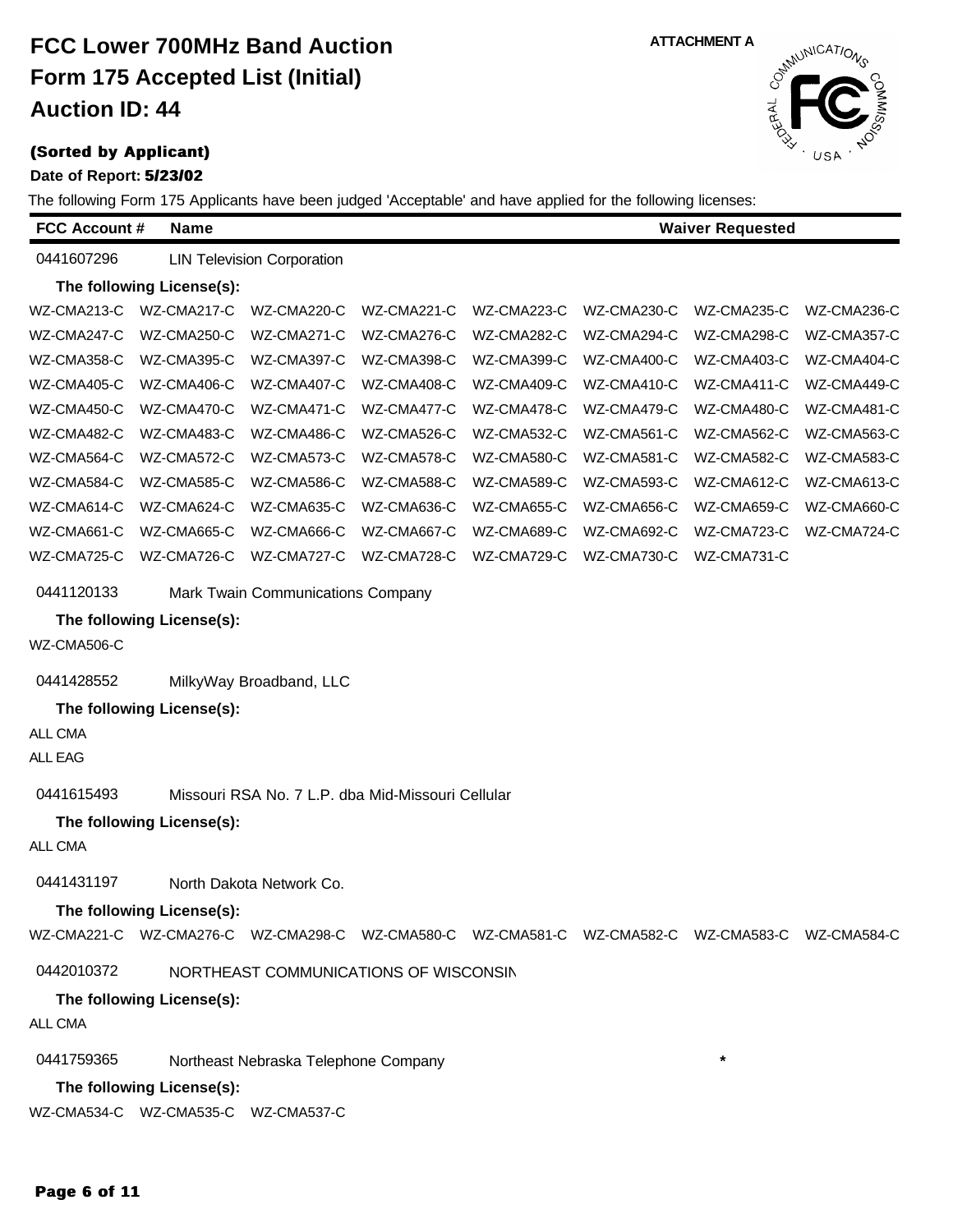### **(Sorted by Applicant) Date of Report: 5/23/02**

The following Form 175 Applicants have been judged 'Acceptable' and have applied for the following licenses:

| <b>FCC Account #</b> | <b>Name</b>               |                                     |             |             |             | <b>Waiver Requested</b> |             |
|----------------------|---------------------------|-------------------------------------|-------------|-------------|-------------|-------------------------|-------------|
| 0441122116           |                           | Northern New Mexico Telecom, Inc.   |             |             |             |                         |             |
|                      | The following License(s): |                                     |             |             |             |                         |             |
| WZ-CMA554-C          |                           |                                     |             |             |             |                         |             |
| 0441607574           |                           | Pegasus Development Corporation     |             |             |             |                         |             |
|                      | The following License(s): |                                     |             |             |             |                         |             |
| ALL CMA              |                           |                                     |             |             |             |                         |             |
| ALL EAG              |                           |                                     |             |             |             |                         |             |
| 0441738098           |                           | Peoples Telephone Cooperative, Inc. |             |             |             |                         |             |
|                      | The following License(s): |                                     |             |             |             |                         |             |
| WZ-CMA658-C          | WZ-CMA661-C               | WZ-CMA662-C                         |             |             |             |                         |             |
| 0441535097           | PGTV, Inc.                |                                     |             |             |             |                         |             |
|                      | The following License(s): |                                     |             |             |             |                         |             |
| <b>ALL EAG</b>       |                           |                                     |             |             |             |                         |             |
| WZ-CMA001-C          | WZ-CMA002-C               | WZ-CMA003-C                         | WZ-CMA004-C | WZ-CMA005-C | WZ-CMA006-C | WZ-CMA007-C             | WZ-CMA008-C |
| WZ-CMA009-C          | WZ-CMA010-C               | WZ-CMA011-C                         | WZ-CMA012-C | WZ-CMA013-C | WZ-CMA014-C | WZ-CMA015-C             | WZ-CMA016-C |
| WZ-CMA017-C          | WZ-CMA018-C               | WZ-CMA019-C                         | WZ-CMA020-C | WZ-CMA021-C | WZ-CMA022-C | WZ-CMA023-C             | WZ-CMA024-C |
| WZ-CMA025-C          | WZ-CMA026-C               | WZ-CMA027-C                         | WZ-CMA028-C | WZ-CMA029-C | WZ-CMA030-C | WZ-CMA031-C             | WZ-CMA032-C |
| WZ-CMA033-C          | WZ-CMA034-C               | WZ-CMA035-C                         | WZ-CMA036-C | WZ-CMA037-C | WZ-CMA038-C | WZ-CMA039-C             | WZ-CMA040-C |
| WZ-CMA041-C          | WZ-CMA042-C               | WZ-CMA043-C                         | WZ-CMA044-C | WZ-CMA045-C | WZ-CMA046-C | WZ-CMA047-C             | WZ-CMA048-C |
| WZ-CMA049-C          | WZ-CMA050-C               | WZ-CMA051-C                         | WZ-CMA052-C | WZ-CMA053-C | WZ-CMA054-C | WZ-CMA055-C             | WZ-CMA056-C |
| WZ-CMA057-C          | WZ-CMA058-C               | WZ-CMA059-C                         | WZ-CMA060-C | WZ-CMA061-C | WZ-CMA062-C | WZ-CMA063-C             | WZ-CMA064-C |
| WZ-CMA065-C          | WZ-CMA066-C               | WZ-CMA067-C                         | WZ-CMA068-C | WZ-CMA069-C | WZ-CMA070-C | WZ-CMA071-C             | WZ-CMA072-C |
| WZ-CMA073-C          | WZ-CMA074-C               | WZ-CMA075-C                         | WZ-CMA076-C | WZ-CMA077-C | WZ-CMA078-C | WZ-CMA079-C             | WZ-CMA080-C |
| WZ-CMA081-C          | WZ-CMA082-C               | WZ-CMA083-C                         | WZ-CMA084-C | WZ-CMA085-C | WZ-CMA086-C | WZ-CMA087-C             | WZ-CMA088-C |
| WZ-CMA089-C          | WZ-CMA090-C               | WZ-CMA091-C                         | WZ-CMA092-C | WZ-CMA093-C | WZ-CMA094-C | WZ-CMA095-C             | WZ-CMA096-C |
| WZ-CMA097-C          | WZ-CMA098-C               | WZ-CMA099-C                         | WZ-CMA100-C | WZ-CMA101-C | WZ-CMA102-C | WZ-CMA103-C             | WZ-CMA104-C |
| WZ-CMA105-C          | WZ-CMA106-C               | WZ-CMA107-C                         | WZ-CMA108-C | WZ-CMA109-C | WZ-CMA110-C | WZ-CMA111-C             | WZ-CMA112-C |
| WZ-CMA113-C          | WZ-CMA114-C               | WZ-CMA115-C                         | WZ-CMA116-C | WZ-CMA117-C | WZ-CMA118-C | WZ-CMA119-C             | WZ-CMA120-C |
| WZ-CMA121-C          | WZ-CMA122-C               | WZ-CMA123-C                         | WZ-CMA124-C | WZ-CMA125-C | WZ-CMA126-C | WZ-CMA127-C             | WZ-CMA128-C |
| WZ-CMA129-C          | WZ-CMA130-C               | WZ-CMA131-C                         | WZ-CMA132-C | WZ-CMA133-C | WZ-CMA134-C | WZ-CMA135-C             | WZ-CMA136-C |
| WZ-CMA137-C          | WZ-CMA138-C               | WZ-CMA139-C                         | WZ-CMA140-C | WZ-CMA141-C | WZ-CMA142-C | WZ-CMA143-C             | WZ-CMA144-C |
| WZ-CMA145-C          | WZ-CMA146-C               | WZ-CMA147-C                         | WZ-CMA148-C | WZ-CMA149-C | WZ-CMA150-C | WZ-CMA151-C             | WZ-CMA152-C |
| WZ-CMA153-C          | WZ-CMA154-C               | WZ-CMA155-C                         | WZ-CMA156-C | WZ-CMA157-C | WZ-CMA158-C | WZ-CMA159-C             | WZ-CMA160-C |
| WZ-CMA161-C          | WZ-CMA162-C               | WZ-CMA163-C                         | WZ-CMA164-C | WZ-CMA165-C | WZ-CMA166-C | WZ-CMA167-C             | WZ-CMA168-C |
| WZ-CMA169-C          | WZ-CMA170-C               | WZ-CMA171-C                         | WZ-CMA172-C | WZ-CMA173-C | WZ-CMA174-C | WZ-CMA175-C             | WZ-CMA176-C |
| WZ-CMA177-C          | WZ-CMA178-C               | WZ-CMA179-C                         | WZ-CMA180-C | WZ-CMA181-C | WZ-CMA182-C | WZ-CMA183-C             | WZ-CMA184-C |

Campunications USA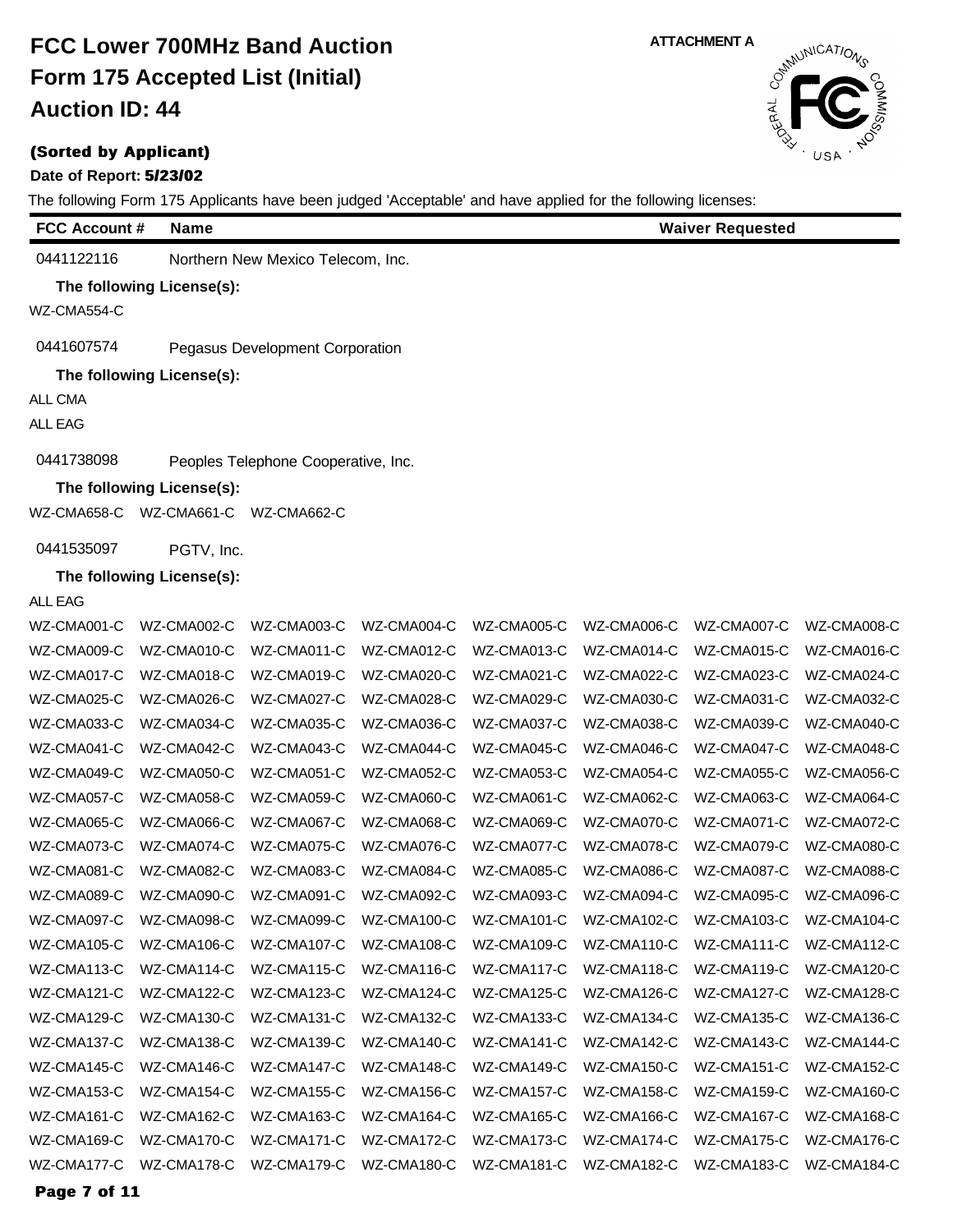**ATTACHMENT A**

Californic ATIONS

## **(Sorted by Applicant)**

**Date of Report: 5/23/02**

| <b>FCC Account #</b> | <b>Name</b>                                                 |                                        |             | <b>Waiver Requested</b> |             |             |             |  |  |
|----------------------|-------------------------------------------------------------|----------------------------------------|-------------|-------------------------|-------------|-------------|-------------|--|--|
| 0441535097           | PGTV, Inc.                                                  |                                        |             |                         |             |             |             |  |  |
|                      | The following License(s):                                   |                                        |             |                         |             |             |             |  |  |
| WZ-CMA185-C          | WZ-CMA186-C                                                 | WZ-CMA187-C                            | WZ-CMA188-C | WZ-CMA189-C             | WZ-CMA190-C | WZ-CMA191-C | WZ-CMA192-C |  |  |
| WZ-CMA193-C          | WZ-CMA194-C                                                 | WZ-CMA195-C                            | WZ-CMA196-C | WZ-CMA197-C             | WZ-CMA198-C | WZ-CMA199-C | WZ-CMA200-C |  |  |
| WZ-CMA201-C          | WZ-CMA202-C                                                 | WZ-CMA203-C                            | WZ-CMA204-C | WZ-CMA205-C             | WZ-CMA206-C | WZ-CMA207-C | WZ-CMA208-C |  |  |
| WZ-CMA209-C          | WZ-CMA210-C                                                 | WZ-CMA211-C                            | WZ-CMA212-C | WZ-CMA213-C             | WZ-CMA214-C | WZ-CMA215-C | WZ-CMA216-C |  |  |
| WZ-CMA217-C          | WZ-CMA218-C                                                 | WZ-CMA219-C                            | WZ-CMA220-C | WZ-CMA221-C             | WZ-CMA222-C | WZ-CMA223-C | WZ-CMA224-C |  |  |
| WZ-CMA225-C          | WZ-CMA226-C                                                 | WZ-CMA227-C                            | WZ-CMA228-C | WZ-CMA229-C             | WZ-CMA230-C | WZ-CMA231-C | WZ-CMA232-C |  |  |
| WZ-CMA233-C          | WZ-CMA234-C                                                 | WZ-CMA235-C                            | WZ-CMA236-C | WZ-CMA237-C             | WZ-CMA238-C | WZ-CMA239-C | WZ-CMA240-C |  |  |
| WZ-CMA241-C          | WZ-CMA242-C                                                 | WZ-CMA243-C                            | WZ-CMA244-C | WZ-CMA245-C             | WZ-CMA246-C | WZ-CMA247-C | WZ-CMA248-C |  |  |
| WZ-CMA249-C          | WZ-CMA250-C                                                 | WZ-CMA251-C                            | WZ-CMA252-C | WZ-CMA253-C             | WZ-CMA254-C | WZ-CMA255-C | WZ-CMA256-C |  |  |
| WZ-CMA257-C          | WZ-CMA258-C                                                 | WZ-CMA259-C                            | WZ-CMA260-C | WZ-CMA261-C             | WZ-CMA262-C | WZ-CMA263-C | WZ-CMA264-C |  |  |
| WZ-CMA265-C          | WZ-CMA266-C                                                 | WZ-CMA267-C                            | WZ-CMA268-C | WZ-CMA269-C             | WZ-CMA270-C | WZ-CMA271-C | WZ-CMA272-C |  |  |
| WZ-CMA273-C          | WZ-CMA274-C                                                 | WZ-CMA275-C                            | WZ-CMA276-C | WZ-CMA277-C             | WZ-CMA278-C | WZ-CMA279-C | WZ-CMA280-C |  |  |
| WZ-CMA281-C          | WZ-CMA282-C                                                 | WZ-CMA283-C                            | WZ-CMA284-C | WZ-CMA285-C             | WZ-CMA286-C | WZ-CMA287-C | WZ-CMA288-C |  |  |
| WZ-CMA289-C          | WZ-CMA290-C                                                 | WZ-CMA291-C                            | WZ-CMA292-C | WZ-CMA293-C             | WZ-CMA294-C | WZ-CMA295-C | WZ-CMA296-C |  |  |
| WZ-CMA297-C          | WZ-CMA298-C                                                 | WZ-CMA299-C                            | WZ-CMA300-C | WZ-CMA301-C             | WZ-CMA302-C | WZ-CMA303-C | WZ-CMA304-C |  |  |
| WZ-CMA305-C          | WZ-CMA306-C                                                 |                                        |             |                         |             |             |             |  |  |
| 0441546587           | Pinpoint Wireless, Inc.                                     |                                        |             |                         |             |             |             |  |  |
|                      | The following License(s):                                   |                                        |             |                         |             |             |             |  |  |
| WZ-CMA540-C          | WZ-CMA541-C                                                 |                                        |             |                         |             |             |             |  |  |
| 0441429409           |                                                             | Pioneer Telephone Association, Inc.    |             |                         |             |             |             |  |  |
|                      | The following License(s):                                   |                                        |             |                         |             |             |             |  |  |
| ALL CMA              |                                                             |                                        |             |                         |             |             |             |  |  |
| 0441847204           |                                                             | Plateau Telecommunications, Inc.       |             |                         |             |             |             |  |  |
|                      | The following License(s):                                   |                                        |             |                         |             |             |             |  |  |
| ALL CMA              |                                                             |                                        |             |                         |             |             |             |  |  |
| 0441603099           |                                                             | Public Service Wireless Services, Inc. |             |                         |             |             |             |  |  |
|                      | The following License(s):                                   |                                        |             |                         |             |             |             |  |  |
| <b>ALL CMA</b>       |                                                             |                                        |             |                         |             |             |             |  |  |
| ALL EAG              |                                                             |                                        |             |                         |             |             |             |  |  |
| 0441403369           | PVT Networks, Inc.                                          |                                        |             |                         |             |             |             |  |  |
|                      | The following License(s):                                   |                                        |             |                         |             |             |             |  |  |
|                      | WZ-CMA553-C WZ-CMA554-C WZ-CMA555-C WZ-CMA556-C WZ-CMA557-C |                                        |             |                         | WZ-CMA558-C |             |             |  |  |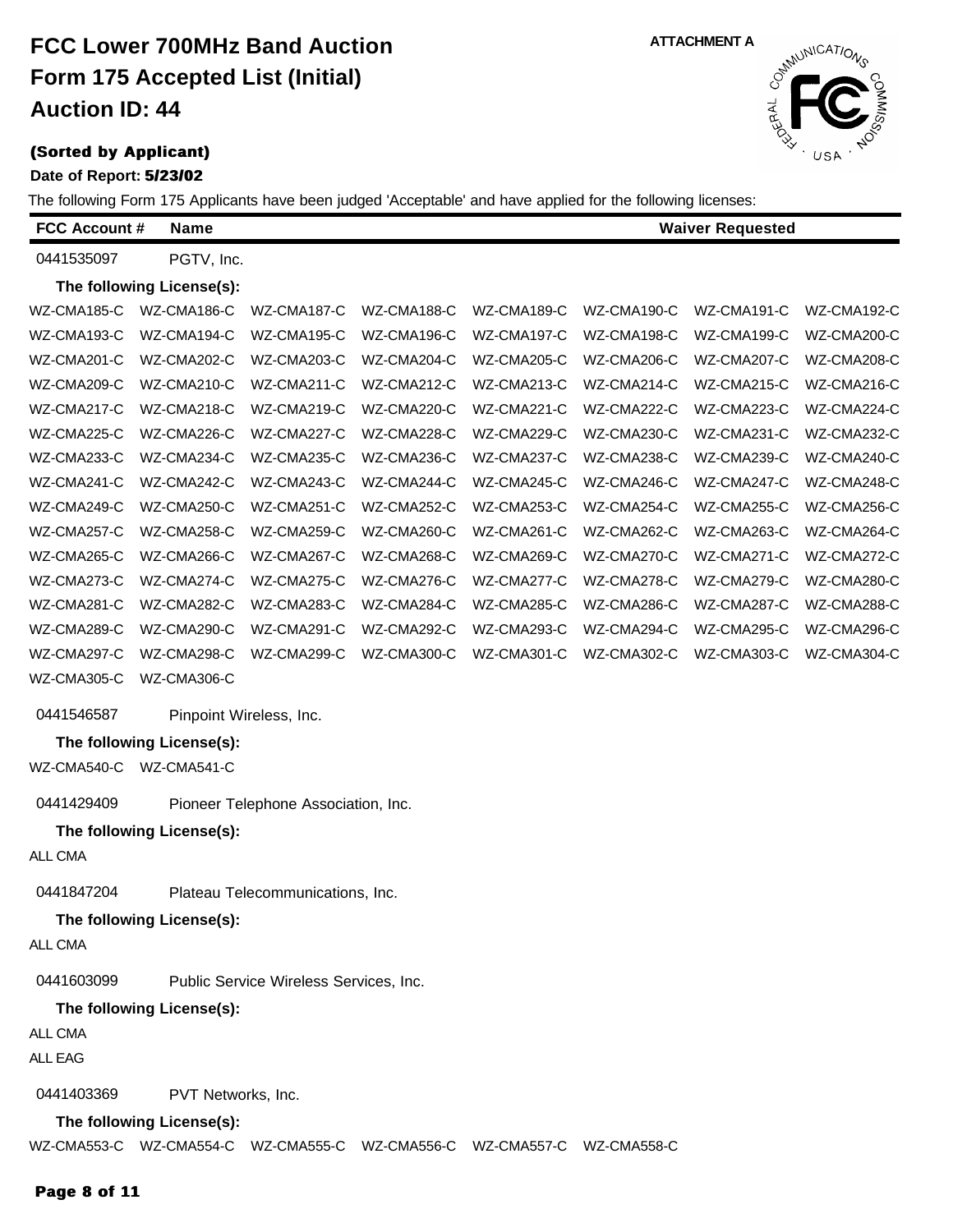### **(Sorted by Applicant) Date of Report: 5/23/02**

| <b>FCC Account #</b>      | <b>Name</b>                        | . .<br><b>Waiver Requested</b> |
|---------------------------|------------------------------------|--------------------------------|
| 0441616589                | Radiofone Nationwide PCS, LLC      |                                |
| The following License(s): |                                    |                                |
| ALL CMA                   |                                    |                                |
| ALL EAG                   |                                    |                                |
| 0441103401                | Redwood County Telephone Company   |                                |
| The following License(s): |                                    |                                |
| <b>ALL CMA</b>            |                                    |                                |
| 0441249198                | Ringgold Telephone PCS Corporation |                                |
| The following License(s): |                                    |                                |
| WZ-CMA088-C WZ-CMA371-C   |                                    |                                |
| 0442209333                | Scott C. MacIntyre                 |                                |
| The following License(s): |                                    |                                |
| ALL CMA                   |                                    |                                |
| ALL EAG                   |                                    |                                |
| 0441706539                | Sinclair Broadcast Group, Inc.     |                                |
| The following License(s): |                                    |                                |
| ALL CMA                   |                                    |                                |
| 0441548079                | Space Data Spectrum Holdings, LLC  |                                |
| The following License(s): |                                    |                                |
| ALL CMA                   |                                    |                                |
| ALL EAG                   |                                    |                                |
| 0441522453                | Spectrum Holdings I LP             |                                |
| The following License(s): |                                    |                                |
| <b>ALL CMA</b>            |                                    |                                |
| <b>ALL EAG</b>            |                                    |                                |
| 0441527097                | Sweetwater Wireless, L.P.          |                                |
| The following License(s): |                                    |                                |
| <b>ALL CMA</b>            |                                    |                                |
| ALL EAG                   |                                    |                                |
| 0441614435                | Telefutura                         |                                |
| The following License(s): |                                    |                                |
| ALL CMA                   |                                    |                                |

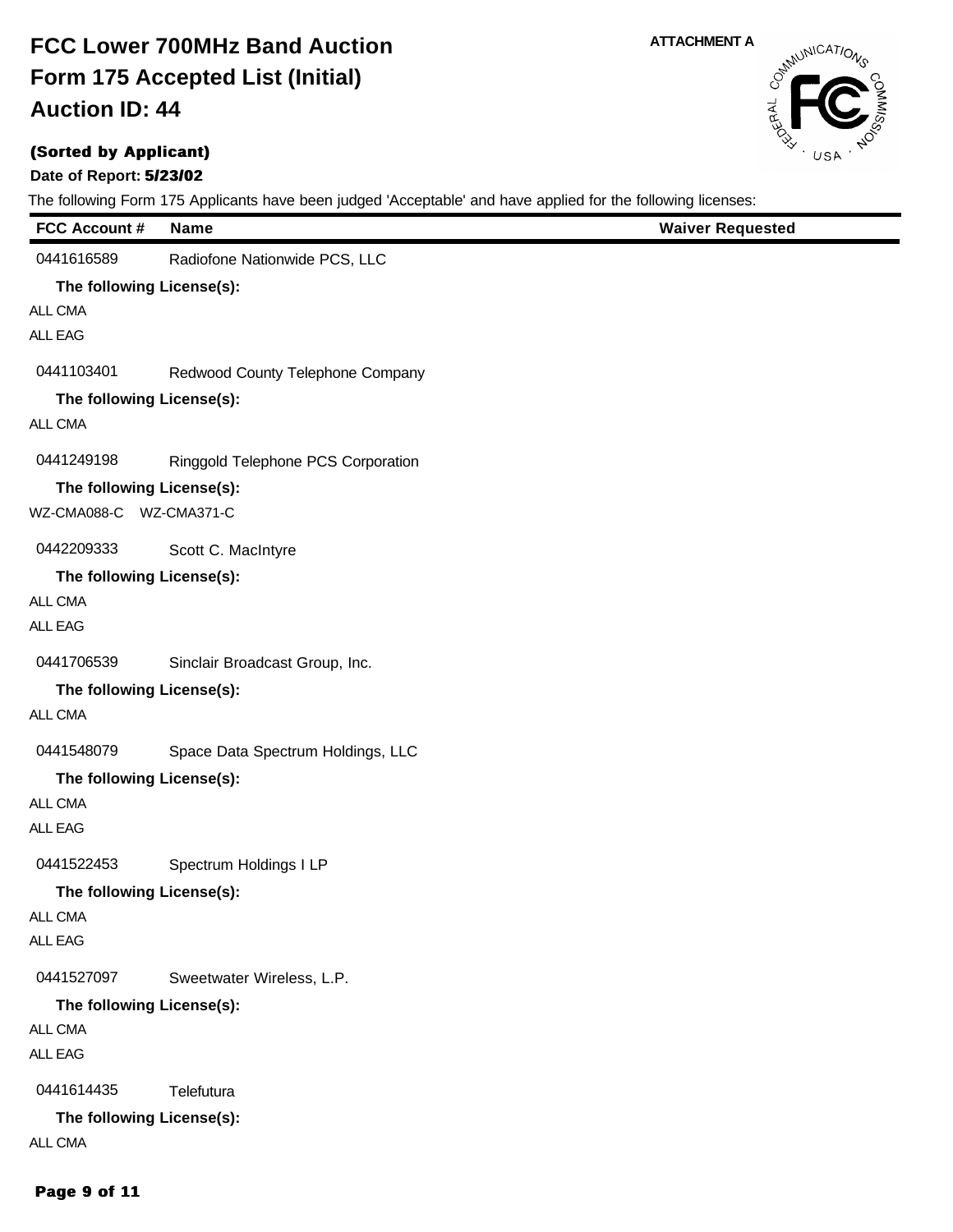

## **(Sorted by Applicant)**

|  | -- |                         |  |
|--|----|-------------------------|--|
|  |    | Date of Report: 5/23/02 |  |

| <b>FCC Account #</b> | <b>Name</b>                         |                                                  |             |             | <b>Waiver Requested</b> |             |             |  |
|----------------------|-------------------------------------|--------------------------------------------------|-------------|-------------|-------------------------|-------------|-------------|--|
| 0441614435           | Telefutura                          |                                                  |             |             |                         |             |             |  |
|                      | The following License(s):           |                                                  |             |             |                         |             |             |  |
| WZ-EAG701-D          | WZ-EAG701-E                         | WZ-EAG702-D                                      | WZ-EAG702-E | WZ-EAG703-D | WZ-EAG703-E             | WZ-EAG704-D | WZ-EAG704-E |  |
|                      | WZ-EAG705-D WZ-EAG705-E             | WZ-EAG706-D                                      | WZ-EAG706-E |             |                         |             |             |  |
| 0441546276           |                                     | Tri-County Communications, Inc.                  |             |             |                         |             |             |  |
|                      | The following License(s):           |                                                  |             |             |                         |             |             |  |
| ALL CMA              |                                     |                                                  |             |             |                         |             |             |  |
| 0441936442           |                                     | TRIANGLE COMMUNICATION SYSTEM, INC.              |             |             |                         |             |             |  |
|                      | The following License(s):           |                                                  |             |             |                         |             |             |  |
|                      | WZ-CMA524-C WZ-CMA528-C WZ-CMA529-C |                                                  |             |             |                         |             |             |  |
| 0441648256           |                                     | Trident Communications One, Inc.                 |             |             |                         |             |             |  |
|                      | The following License(s):           |                                                  |             |             |                         |             |             |  |
| ALL CMA              |                                     |                                                  |             |             |                         |             |             |  |
| ALL EAG              |                                     |                                                  |             |             |                         |             |             |  |
| 0440853227           |                                     | UNITED TELEPHONE MUTUAL AID CORPORATIO           |             |             |                         |             |             |  |
|                      | The following License(s):           |                                                  |             |             |                         |             |             |  |
| WZ-CMA581-C          |                                     |                                                  |             |             |                         |             |             |  |
| 0441448172           | Viacel Corporation                  |                                                  |             |             |                         |             |             |  |
|                      | The following License(s):           |                                                  |             |             |                         |             |             |  |
| ALL CMA              |                                     |                                                  |             |             |                         |             |             |  |
| ALL EAG              |                                     |                                                  |             |             |                         |             |             |  |
| 0441442347           |                                     | Webster-Calhoun Cooperative Telephone Associatic |             |             |                         |             |             |  |
|                      | The following License(s):           |                                                  |             |             |                         |             |             |  |
| WZ-CMA065-C          | WZ-CMA098-C                         | WZ-CMA102-C WZ-CMA195-C WZ-CMA201-C WZ-CMA253-C  |             |             |                         | WZ-CMA286-C | WZ-CMA296-C |  |
| WZ-CMA412-C          | WZ-CMA413-C                         | WZ-CMA414-C                                      | WZ-CMA415-C | WZ-CMA416-C | WZ-CMA417-C             | WZ-CMA418-C | WZ-CMA419-C |  |
| WZ-CMA420-C          |                                     | WZ-CMA421-C WZ-CMA422-C                          | WZ-CMA423-C | WZ-CMA424-C | WZ-CMA425-C             | WZ-CMA426-C | WZ-CMA427-C |  |
| 0441156598           | WSS, L.L.C.                         |                                                  |             |             |                         |             |             |  |
|                      | The following License(s):           |                                                  |             |             |                         |             |             |  |
| ALL CMA              |                                     |                                                  |             |             |                         |             |             |  |
| 0441145288           |                                     | XIT Telecommunications & Technology, Ltd.        |             |             |                         |             |             |  |
|                      | The following License(s):           |                                                  |             |             |                         |             |             |  |
|                      | WZ-CMA009-C WZ-CMA010-C WZ-CMA033-C |                                                  | WZ-CMA075-C | WZ-CMA081-C | WZ-CMA101-C             | WZ-CMA112-C | WZ-CMA128-C |  |